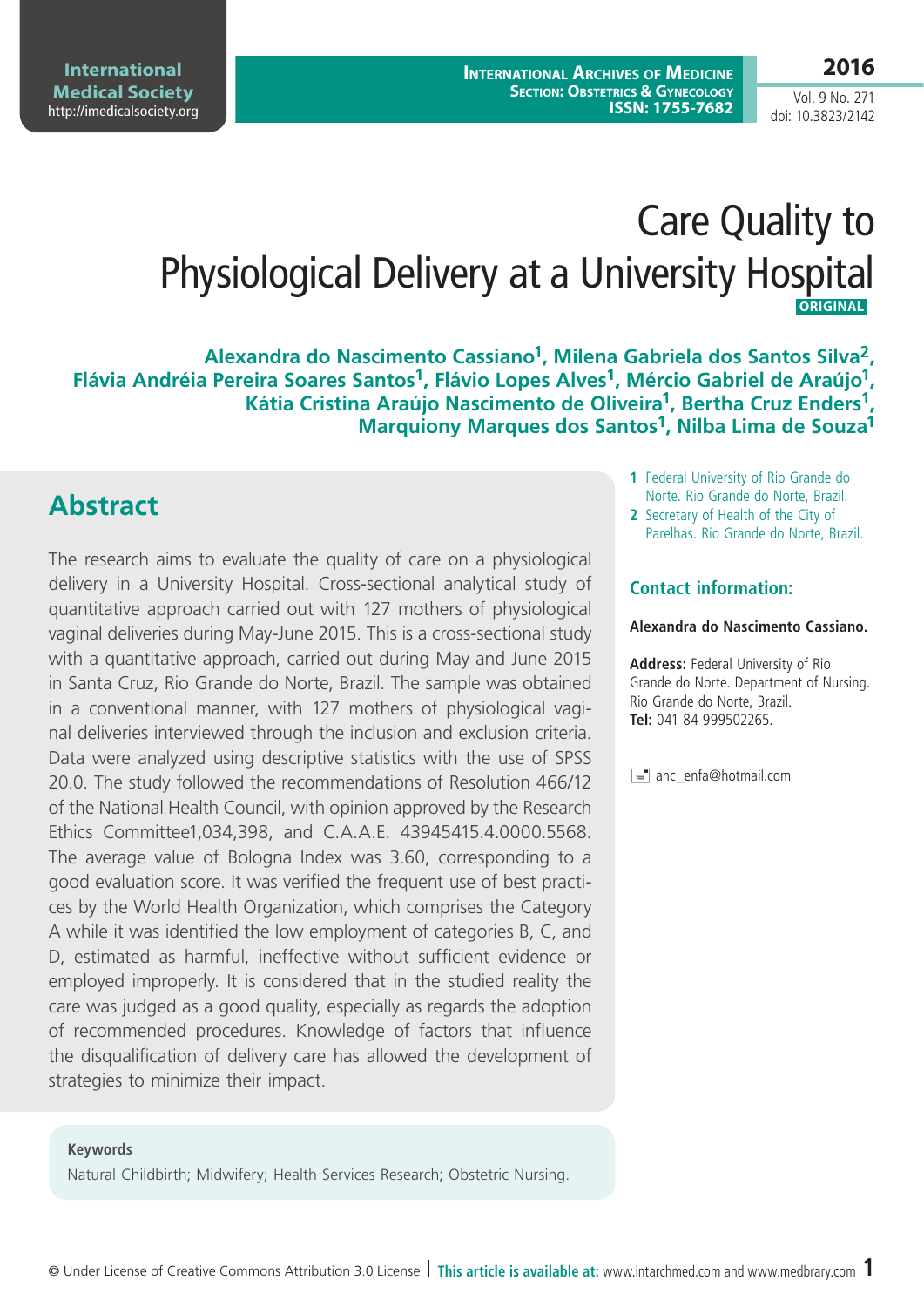**2016**

Vol. 9 No. 271 doi: 10.3823/2142

# **Introduction**

From the home delivery, experienced within the family and carried out almost exclusively in the mother´s house; to the doctor-hospital event, seen as an amenable process to interventions [1], attention to birth became guided in advances and changes in the social and science context.

In the past, childbirth was a responsibility only for women, accompanied by midwives or godmothers, trust people for the pregnant woman and experience recognized by the community, although not dominating scientific knowledge. Reasons involving the exposure of female intimacy and the male presence were not seen as a good prestige, as the devaluation of childbirth as a medical activity [2].

Hospitalization came in the twentieth century, in the 40s, before the scientific innovations such as reducing hospital risks, expansion of possibilities of intervention and enhancement of maternal and child health to reduce the high mortality rates, and be as a strategy to control and monitor the population development [3, 2].

This reality favors the submission and loss of autonomy of women during birth [2] and opened room for the indiscriminate execution procedures from its institutionalization.

Meanwhile, the health care model follows the paradigm technocrat, characterized by high rates of interventions performed routinely and without justifiable clinical indication, as an example of unnecessary cesareans, food restriction, routine use of episiotomy, Kristeller maneuver, forceps, oxytocin, imposing supine positions, among others [4, 5, 6]. Interventions are often unnecessary and harmful in childbirth are considered as physiological, that is, those in which there is a failure in the progression of labor or obstetrical complications, and which should occur naturally and spontaneously [4].

Due to the consequences of medicalization brought to the health of women and the newborn, from the 1980s, in Brazil, and the world, the delivery care has become the stage of discussion among public health professionals to modifying the paradigms of obstetric medicine [6, 7].

Discussions that led to the development of Good Care Practices to Labor and Delivery (BPAPN) were established by the World Health Organization (WHO) These correspond to four ranked categories as follows: Category A: demonstrably useful practices and to be stimulated; Category B: clearly harmful or ineffective practices that should be eliminated; Category C: practices that there is insufficient evidence to support a clear recommendation, and that should be used with caution until further research clarifying the problem, and Category D: practices often used improperly [8].

The Bologna Index (BI) is the first instrument to assess the quality of care of normal delivery in a quantitative manner, which consists of five variables: accompanying presence, partograph use, absence of stimulus [use of oxytocin, forceps, Kristeller maneuver], adoption of non-supine position and contact by the mother´s skin with the newborn in the first hour of life [5].

Each variable gets a score being assigned "1" if present and "0" if absent. The value of the score is obtained by the sum of notes where the value "0" is considered as the lowest quality and "5" as the best quality [5].

The above index is a sustained instrument on the assumption that the delivery should be used without medication technologies and evidence-based [9].

Thus, currently recommended indicators for the assessment of delivery care correspond to the comparison between the BI and the WHO recommendations, which are, parameters already used in other works [10, 5, 6]. Thus, the use of such references allows a concise judgment on the occurrence and frequency of obstetrical practices performed in different settings, provided that anchors the use of the method studied [5].

Thus, the search of the hypothesis that inadequate quality of delivery care is related to a low value of BI and the minimum use of category A practices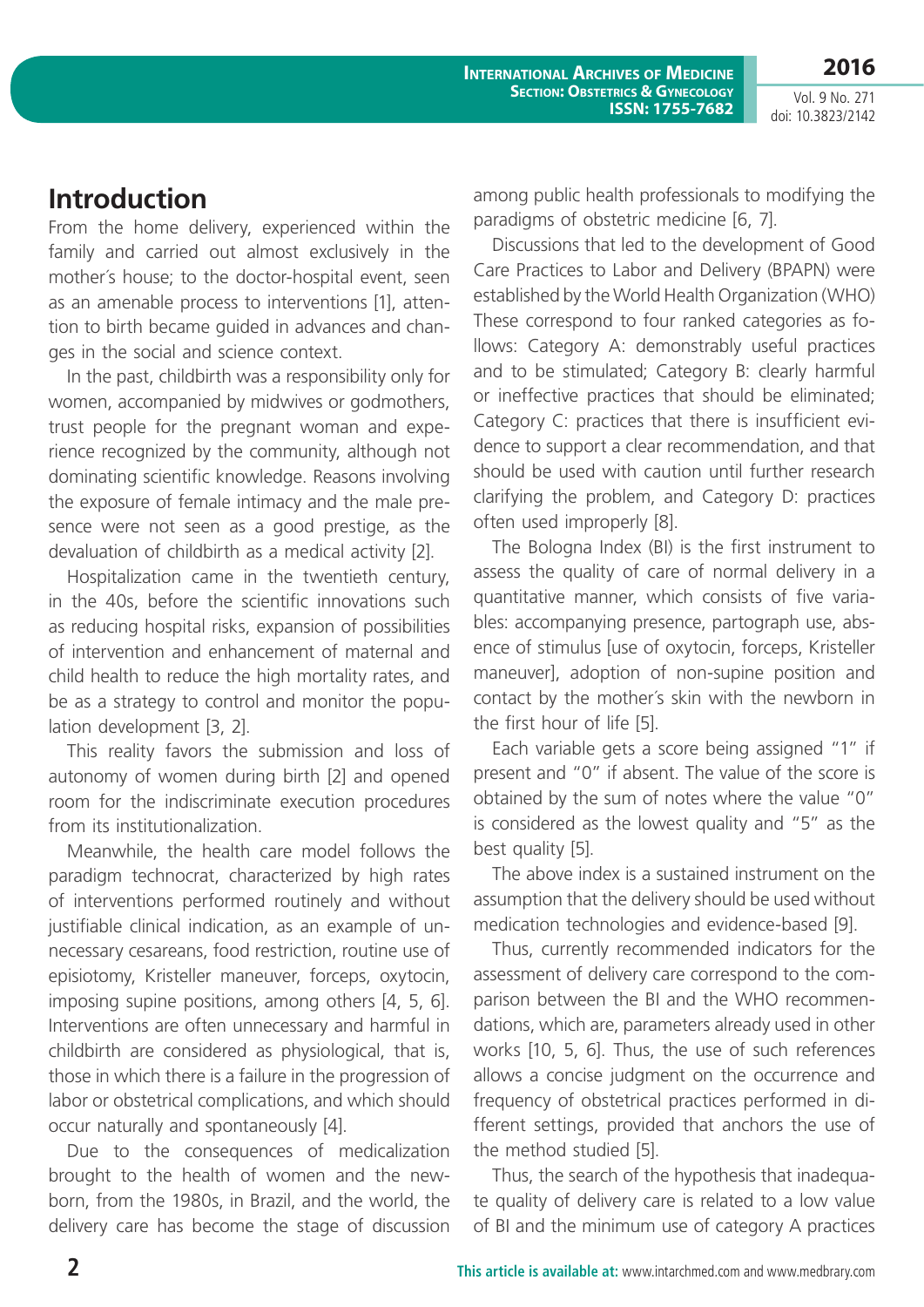associated with increased employment procedures in categories B, C and D. The research aims to assess the quality of care of physiological delivery in a University Hospital (UH).

### **Methods**

Cross-sectional study with a quantitative approach, performed in a UH in Santa Cruz, Rio Grande do Norte (RN), Brazil.

The population corresponded to the number of physiological births of mothers assisted in the institution, with an average of 83 deliveries per month. The sample was obtained by convenience, with collection during the days and to consider the inclusion and exclusion criteria.

The choice for convenience sample came from the fact that the institution does not have data available on some physiological births, distinguishing them from dystocia, post-term, and early induction.

The mothers with a maximum of 48 hours after the usual risk of delivery were included, whose children were born by trans-pelvically route with early spontaneous labor at term and without dystocia. Those who have the following conditions were excluded: deliveries at home, in the way to the hospital or admitted during the expulsive period.

Data were collected in May-June 2015 through a structured instrument made up of the features of the socio-demographic profile [age, city of residence, family income, education, marital status] and obstetrical postpartum women (gestational age at birth, parity, type of previous birth), the variables that make up the BI and the BPAPN recommendations.

The unit´s record book and medical records of patients were consulted, as well as the direct interview was conducted with mothers in pre-delivery rooms, Childbirth and Postpartum (PPP) and Rooming-inn (RI). The process of information was initiated after the clarification of the objectives, risks, and benefits of participation in research, in addition to signing the Informed Consent Form (TCLE).

The data were analyzed using descriptive and inferential statistics. The data were analyzed using descriptive statistics, calculated mean values, frequencies and percentages, which were presented descriptively and tables. The categorization of values regarding age, years of education, income and gestational age were based on theoretical references.

The BI was categorized to consider the median value of all births analyzed. Thus, the following values were observed: up to 3, as lower quality, and >3, as best quality.

The research followed the recommendations of Resolution 466/12 of the National Health Council (CNS) of Brazilian, with opinion approved by the Research Ethics Committee (CEP), the Faculty of Health Sciences in Trairí (FACIS), RN, Brazil, with number 1,034,398, and CAAE 43945415.4.0000.5568.

#### **Results**

During the months of collection, there were 223 deliveries, and 127 mothers were selected to interview after meeting the inclusion and exclusion criteria. Thus, eight women were excluded by dystocia, 25 by induction, two by being pre-term and 35 for admission in the expulsive period, obtaining a sample equivalent to 88% of the eligible population.

The socioeconomic and obstetric characteristics of the interviewed mothers indicate that most of the women were aged up to 20 years old, with an average of nine years of education and a minimum wage of family income. Regarding marital status, predominated women with a stable union and as parity, the largest group corresponded to multiparous. The Gestational Age (GA) has averaged 40 weeks and one day, but with a higher proportion of women who gave birth in the period considered at term. Regarding the obstetrical history, those who experienced vaginal delivery prevailed.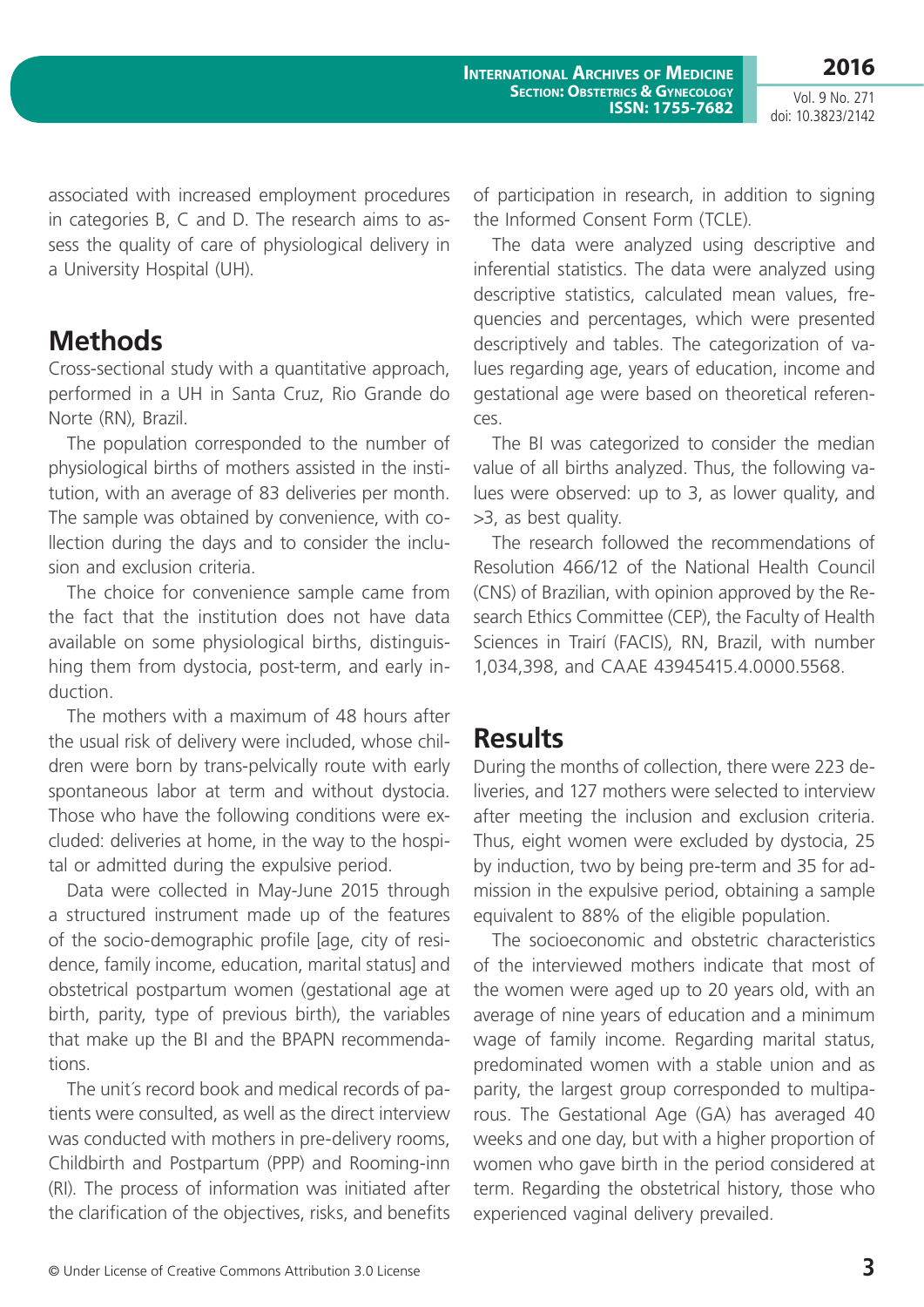**2016**

Vol. 9 No. 271 doi: 10.3823/2142

An important fact was that from the investigated births, a significant number were performed by nurses (47.2%), with relatively close value to those assisted by doctors. The women came from 31 municipalities in the states of RN, distributed in the regions of Trairí, Potengi, Seridó, Metropolitana, Sertão Central Coast and Agreste Litoral, and a municipality of Paraíba.

As the average value of BI, it was found a score of 3.60. Thus, based on the categorization of content (up to 3 and> 3), the care delivery in the context under consideration had a good assessment as to its quality.

Regarding BPAPN in **Table 1**, the frequencies are distributed according to the categories (A, B, C and  $D)$ .

Table 1. Absolute frequency and percentage of variables that make up the categories A, B, C and D of Good Practices Attention to Labor and Delivery. Santa Cruz, Rio Grande do Norte, Brazil. 2015.

| <b>Categories</b>                                     |     | Yes  | <b>No</b>                |           |  |  |  |
|-------------------------------------------------------|-----|------|--------------------------|-----------|--|--|--|
|                                                       |     | $\%$ | N                        | $\%$      |  |  |  |
| A: Practices demonstrably useful and to be stimulated |     |      |                          |           |  |  |  |
| Respect for privacy in the place of<br>birth          | 126 | 99.2 | 1                        | 0.8       |  |  |  |
| Empathic support by professionals                     | 124 | 97.6 | 3                        | 2.4       |  |  |  |
| Fluid offer during labor and delivery                 | 127 | 100  | $\Omega$                 | $\Omega$  |  |  |  |
| Providing information to the<br>pregnant woman        | 125 | 98.4 | $\overline{\phantom{0}}$ | 1.6       |  |  |  |
| Providing information to the partner                  | 125 | 98.4 | $\mathcal{P}$            | 1.6       |  |  |  |
| Multi-professional monitoring                         | 127 | 100  | $\bigcap$                | $\Omega$  |  |  |  |
| Fetal monitoring by intermittent<br>auscultation      | 124 | 97.6 | 3                        | 7.4       |  |  |  |
| WHO partograph use                                    | 38  | 29.9 | 89                       | 70.1      |  |  |  |
| Companion present during labor                        | 125 | 98.4 | $\mathcal{P}$            | 1.6       |  |  |  |
| Use of non-pharmacological methods<br>of pain relief  | 83  | 65.4 |                          | 44 34 6   |  |  |  |
| Delivery in non-supine position                       | 124 | 97.6 | 3                        | 2.4       |  |  |  |
| Oxytocin uses in placental delivery<br>period         | 127 | 100  | $\Omega$                 | $\bigcap$ |  |  |  |
| Early contact between mother and<br>baby              | 120 | 94.5 | 7                        | 5.5       |  |  |  |

|                                                                                                                                                                    |                | Yes            | <b>No</b> |               |  |  |  |
|--------------------------------------------------------------------------------------------------------------------------------------------------------------------|----------------|----------------|-----------|---------------|--|--|--|
| <b>Categories</b>                                                                                                                                                  |                | %              | N         | $\frac{1}{2}$ |  |  |  |
| B: harmful or ineffective practices to be eliminated                                                                                                               |                |                |           |               |  |  |  |
| Use of enema                                                                                                                                                       | $\Omega$       | 0              | 127       | 100           |  |  |  |
| Use of trichotomy                                                                                                                                                  | $\overline{O}$ | $\overline{O}$ | 127       | 100           |  |  |  |
| Intravenous infusion in labor and<br>delivery                                                                                                                      | 73             | 57.5           |           | 54 42.5       |  |  |  |
| Rectal examination                                                                                                                                                 | 42             | 33.1           |           | 85 66.9       |  |  |  |
| Use of oxytocin during labor                                                                                                                                       | 70             | 55.1           |           | 57 44.9       |  |  |  |
| Use of lithotomic position                                                                                                                                         | 1              | 0,8            |           | 126 99.2      |  |  |  |
| Perineal massage during the<br>expulsion period                                                                                                                    | 61             | 48.0           | 66        | 52.0          |  |  |  |
| C: Practice without sufficient evidence to support a clear<br>recommendation and which should be used with caution<br>until further research clarifying the matter |                |                |           |               |  |  |  |
| Early amniotomy in the dilation<br>period                                                                                                                          | 1              | 0.8            |           | 126 99.2      |  |  |  |
| Pressure in the uterus background in<br>the expulsion period                                                                                                       | 14             | 11.0           |           | 113 89.0      |  |  |  |
| Use of forceps                                                                                                                                                     | $\mathbf{1}$   | 0.8            |           | 126 99.2      |  |  |  |
| Active management of the placenta<br>during placental delivery                                                                                                     | 3              | 7.4            |           | 124 97.6      |  |  |  |
| D: Practices often used improperly                                                                                                                                 |                |                |           |               |  |  |  |
| Water and food restriction during<br>labor                                                                                                                         | $\Omega$       | $\overline{O}$ |           | 127 100       |  |  |  |
| Repetitive and frequent vaginal<br>examinations performed mainly by<br>more than a professional                                                                    | 61             | 48.0           | 66        | 52.0          |  |  |  |
| Transfer to another room at the<br>beginning of the expulsive period                                                                                               | $\Omega$       | $\overline{0}$ | 92        | 100           |  |  |  |
| <b>Bladder catheterization</b>                                                                                                                                     | 3              | 2.4            |           | 124 97.6      |  |  |  |
| Episiotomy                                                                                                                                                         | 32             | 25.2           |           | 95 74.8       |  |  |  |
| Source: Data collected by the author.                                                                                                                              |                |                |           |               |  |  |  |

The frequent use of best practices by WHO was verified, which make up the Category A. However, there is a low use of the partograph. For categories B, C and D, classified as harmful, ineffective, without evidence or used improperly, the low use of these behaviors has been identified.

In general, it is observed that the variables highlighted were the supply of liquid, multi-professional monitoring and use of oxytocin in placental delivery, considered fundamental practices that should be encouraged, then being part of Category A. With percentage near all deliveries, there was a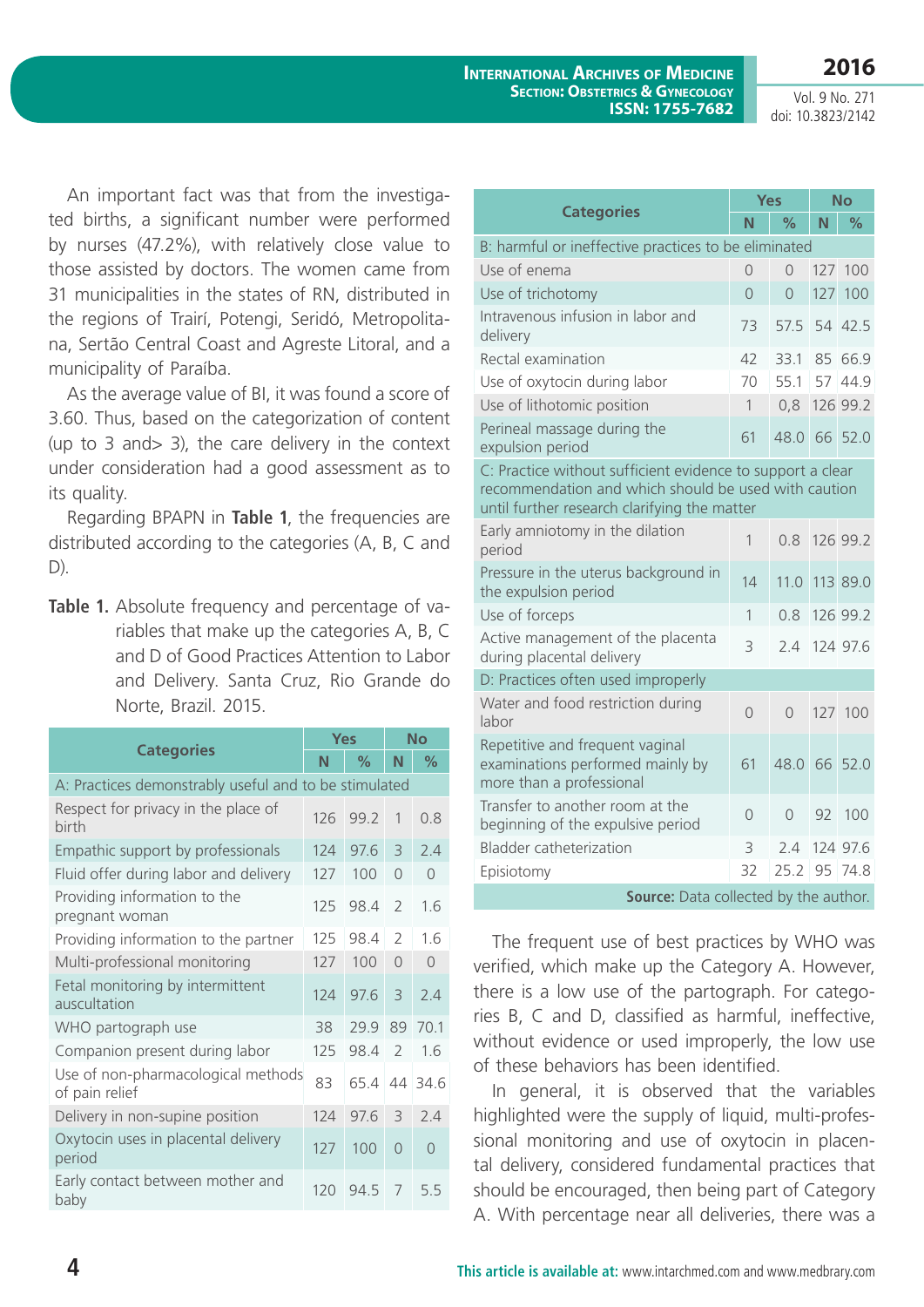|                                       |                 | <b>Bologna Score</b> |               |                |      |           | IC            | <b>Value</b> |
|---------------------------------------|-----------------|----------------------|---------------|----------------|------|-----------|---------------|--------------|
| <b>Variable</b>                       | <b>Category</b> | Até 3                |               | >3             |      | <b>RP</b> |               |              |
|                                       |                 | N                    | $\frac{9}{6}$ | N              | %    |           |               | p            |
| Partograph                            | <b>No</b>       | 56                   | 62.9          | 33             | 37.1 | 2.99      | 1.58-5.646    | < 0.001      |
|                                       | Yes             | $\,8\,$              | 21,1          | 30             | 78.9 |           |               |              |
| Not Pharmacological method to pain    | No              | 27                   | 61.4          | 17             | 38.6 | 1.38      | 0.98-1.925    | 0.072        |
| relief                                | Yes             | 37                   | 44.6          | 46             | 55.4 |           |               |              |
| Skin contact                          | <b>No</b>       | 5                    | 71.4          | $\overline{2}$ | 28.6 | 1.45      | 0.88-2.401    | 0.252        |
|                                       | Yes             | 59                   | 49.2          | 61             | 50.8 |           |               |              |
| IV infusion                           | Yes             | 56                   | 76.7          | 17             | 23.3 | 5.18      | 2.70-9.95     | < 0.001      |
|                                       | <b>No</b>       | $\,8\,$              | 14.8          | 46             | 85.2 |           |               |              |
| Oxytocin                              | Yes             | 55                   | 78.6          | 15             | 21.4 | 4.98      | 2.70-9.18     | < 0.001      |
|                                       | <b>No</b>       | 9                    | 15.8          | 48             | 84.2 |           |               |              |
| Kristeller                            | Yes             | 13                   | 92.9          | $\mathbf{1}$   | 7.1  | 2.06      | 1.60-2.64     | 0.001        |
|                                       | <b>No</b>       | 51                   | 45.1          | 62             | 54.9 |           |               |              |
| <b>Touches</b>                        | Yes             | 33                   | 54.1          | 28             | 45.9 | 1.15      | $0.82 - 1.63$ | 0.422        |
|                                       | <b>No</b>       | 31                   | 47.0          | 35             | 53.0 |           |               |              |
| Massage on the perineum               | Yes             | 37                   | 60.7          | 24             | 39.3 | 1.48      | $1.04 - 2.11$ | 0.026        |
|                                       | <b>No</b>       | 27                   | 40.9          | 39             | 59.1 |           |               |              |
| Episiotomy                            | Yes             | 20                   | 62.5          | 12             | 37.5 | 1.35      | $0.96 - 1.90$ | 0.113        |
|                                       | <b>No</b>       | 44                   | 46.3          | 51             | 53.7 |           |               |              |
| Source: Data collected by the author. |                 |                      |               |                |      |           |               |              |

**Table 2.** Statistical analysis of the correlation between Bologna Index and the variables that make up the Good Practices Attention to Labor and Birth WHO. Santa Cruz, Rio Grande do Norte, Brazil. 2015.

respect for privacy, the partner's presence, providing information to the laboring woman and companion, empathic support of professionals, adoption of non-supine positions at delivery, fetal monitoring by intermittent auscultation and skin contact between the mother and the baby.

On the other hand, in this same category, the use of non-pharmacological methods of pain relief (65.4%) and the use of the partograph (29.9%) corresponded to the lowest percentages. On Category B, practices considered harmful or ineffective, only enema and trichotomy were not identified. In the same category, it was found the presence of variables such as intravenous infusion in labor and delivery and administration of oxytocin, which had a higher occurrence of 50%.

The Category C, corresponding to the practices to be used with caution, it is observed that they had low use. However, it was found the use of pressure in the back of uterus in the expulsive period and the application of forceps.

Finally, in Category D, the use of repeated and frequent vaginal examinations was highlighted especially by more than one professional, which was reported by nearly half of respondents. The episiotomy was identified in 25.2% of cases, however, without saying it has a possible use.

Based on the analysis of the correlation between categories of BI with the variables of BPAPN **(Table 2)**, it was found that, when the delivery assessed as lower quality, not using the Partograph, maintenance intravenous infusion, the use of oxytocin and the use of Kristeller maneuver were significant to determine the disqualification of care.

Although not statistically significant values have not been presented, perineal massage in the expul-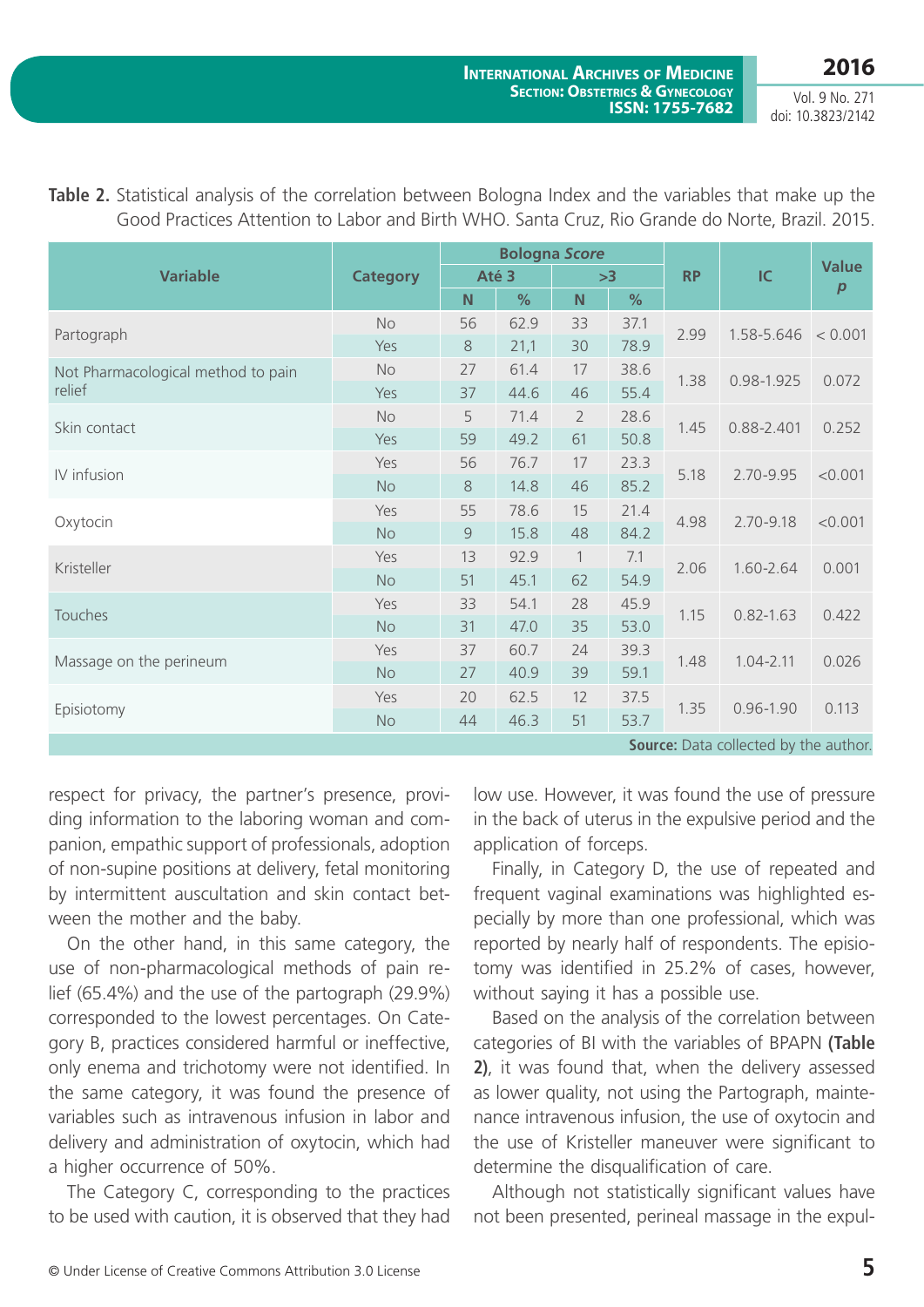**2016**

Vol. 9 No. 271 doi: 10.3823/2142

sive period, the restriction of skin contact between mother and baby, non-pharmacological methods use and the use of episiotomy presented relevant percentages values as the trend for a worst evaluation.

### **Discussion**

The findings of the study allowed to infer that the quality of delivery care at the university hospital was considered appropriate, in view of the satisfactory value of the BI and the frequent use of practices that make up the category to the detriment of practices in categories B, C and D. These categories B, C and D were associated with a poorer quality of delivery care.

In this reality, there is the presence of the nurse as a professional responsible for conducting the physiological deliveries. This is a particular and differentiated reality before other obstetrical care institutions, where most births are attended by obstetricians [11-12], and pointing to care transition model to health doctor-centered to multiprofessional care.

In a cross-sectional study, where 56.5% of births were attended by midwives, it was suggested that models involving the participation of the professional have lower rates of interventions [13], and are more likely to evolve into spontaneous labor and high sense of autonomy for the patient [12, 14, 15].

Nurses are gaining space in assisting the birth since the late 80's and had further consolidation with the implementation of the law of professional practice which provides for the participation of the obstetric nurse in attendance to prenatal, delivery and postpartum [16]. Still at this point of view, since the 90s, the public policy childbirth care humanization has encouraged the inclusion of nursing in monitoring the usual risk of birth to promote changes in care model [16].

Regarding the quality of delivery care in the hospital investigated, it was considered appropriate, in view of the satisfactory value of the BI and the frequent use of practices that make up the category to the detriment of practices in categories B, C and D. These categories B, C and D were associated with a poorer quality of delivery care.

Different to the reality of the institution above; other contexts found a high frequency of not encouraged practices and limited use of what is recommended [5, 17]. The evidence is confirming the quality of assistance under study.

Regarding the BI, an average considered as good evaluation, with a value close to that found in this study. It was found in a survey conducted in Sweden which obtained a score of 3.81 [18]. In the city of Goiânia (GO)/Brazil, a study conducted in the city´s hospitals found that most of the evaluated births had lower scores or equal to 1 and an average of 1.04, a number that denotes the inadequacy of quality in such places [5]. Similarly, another study conducted in a university hospital had an average value of 1.95 [19].

A similar study implemented in a maternity hospital in Omdurman in Sudan also found a low value for BI and considered that the reasons for this outcome are related to resource and training service providers [9]. The comparative analysis of the evidence cited, and the value found in the hospital study confirms the quality of care in the institution, emphasizing the importance of adopting humane practices and with minimal intervention.

The finding that all deliveries were assisted by multidisciplinary team is also an advantage, because the presence of doctors and/or obstetric nurses, a pediatrician, physiotherapist, psychologist, nutritionist, social workers and others, constitutes as potential for promoting health binomial during the antepartum, delivery and postpartum, with a recommendation recommended by WHO and MS [20].

The variables regarding the privacy and supply of liquid and food were reported in the context under study. On the first, it is pertinent to reflect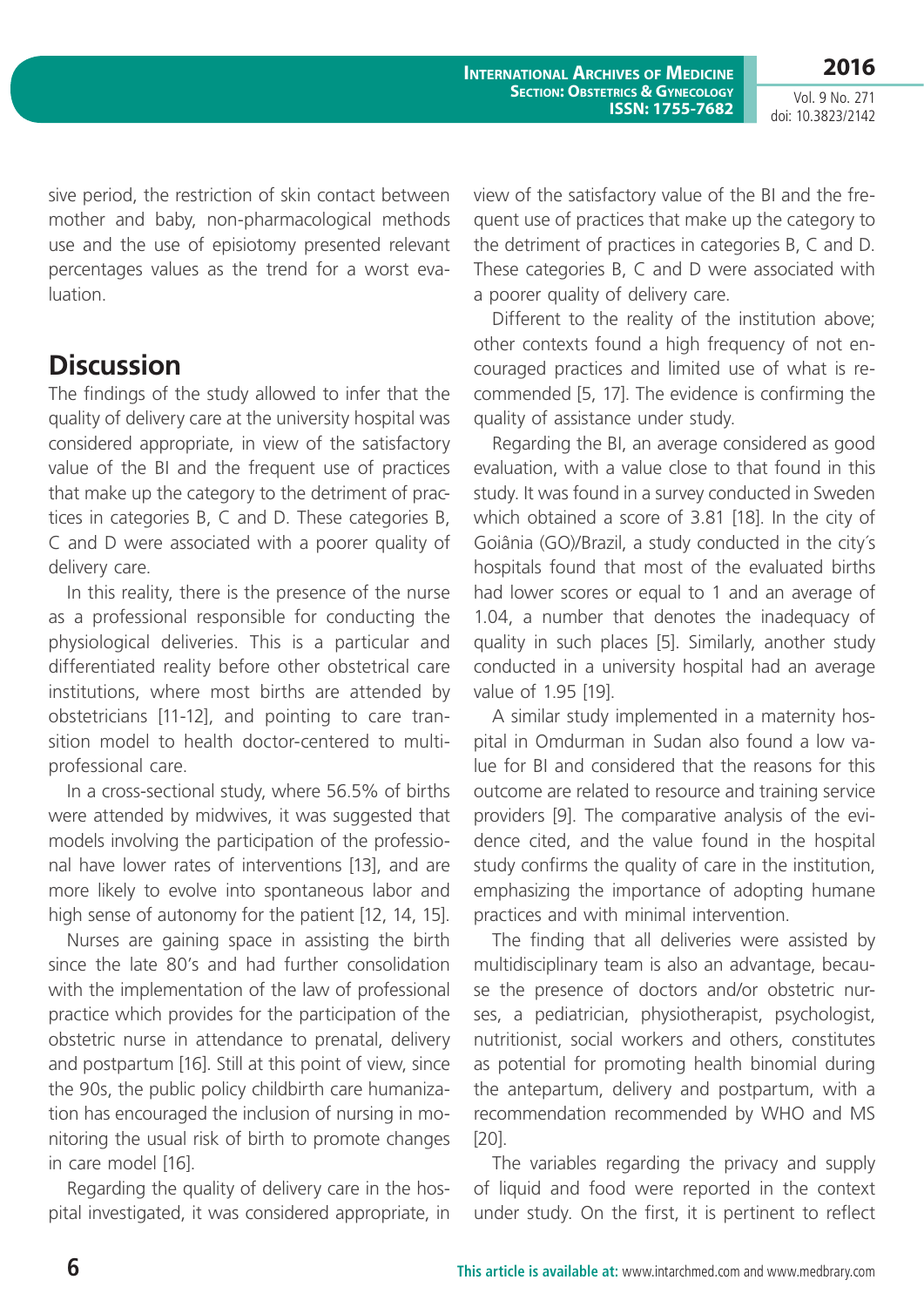**International Archives of Medicine SECTION: OBSTETRICS & GYNECOLOGY ISSN: 1755-7682**

Vol. 9 No. 271 doi: 10.3823/2142

**2016**

on this statement since the hospital culture allows the presence of several professionals and students in assisting women in labor, although other studies have also identified respect for the privacy of prevailing the parturient care [17]. Since the supply of liquids and light food has been established as a common approach in Brazilian hospitals, although dietary restriction in routine some 21 services can be verified.

Even with a good overall evaluation, the low use of the partograph in monitoring the evolution of labor emerges as a weakness of the service, which shows the need to instigate the adoption of the same by the professionals of the institution.

Although the available evidence highlights the importance of the partograph in conducting regular risk deliveries by allowing the differentiation of their progression in normal or abnormal and the application of relevant interventions [22, 23], its use varies in different realities, with low percentage (2.4%) to values that reach 100% of births attended with the instrument [6,17].

A strong point of care found in this study corresponded to the partner's presence in all cases evaluated. In Brazil, the law 11.108/2005 ensures the presence of a laboring woman's choice of companion throughout hospitalization, which is a woman's right and responsibility of the institutions.

Despite the almost ten years of the law, a recent survey found that women who experience vaginal delivery, residing in the Midwest, are of low social class and education, brown and black, multiparous and SUS users were more likely to this right deprivation [24]. Similarly, hospitals that did not have adequate infrastructure, which did not have a permission policy, those who were not part of the network "Child-Friendly Hospital" or did not have the title "Galba de Araújo" were associated with higher chances of the absence of accompanying [24].

As for non-pharmacological methods of pain relief, such as the warm bath, lumbosacral massage, walking and a Swiss ball, the scientific literature has discussed their effectiveness as techniques to reduce the perception of pain caused by uterine contractions and to contribute to the evolution of delivery [12, 25]. Despite the benefits, few institutions offer them routinely, or at most has a discrete application, but that does not reach 50% of pregnant women assisted [21]. Well below the percentage value found in the hospital.

Based on the recommendations of the WHO and MS, administration of 10 IU of oxytocin via intramuscular (IM) or intravenous (IV) in the third quarter occurred in all pregnant women [33]. The use of uterotonic prophylaxis of Postpartum Hemorrhage (PPH) has a recommendation level A because its administration comes to reduce by 40% the incidence of postpartum hemorrhage [26].

Another indication of the WHO is skin contact between mother and newborn soon after birth, however, is still not a routine conduct in institutions. A study carried out in Brazil 2011 to 2012, found that in the South, this approach occurred in 32% of deliveries and the Northeast, their frequency was only 28% 27. In the context studied, early contact was present in almost all deliveries.

Maintaining venipuncture during the birth process with an infusion of glucose solutions has long been a common behavior in obstetrics, sub justification to promote energy support, reduce the risk of maternal acidemia and maintain the acid-base fetal balance [21, 28]. However, studies recommend that the infusion of fluids should not be routine because it is a limited intervention for specific indications such as in cases of hypotension and bleeding [23].

In general, the use of oxytocin was followed by the maintenance of the venipuncture by the fact that their administration route is parenteral, and showed occurrence higher than the recommended value (10 to 20%) when this is justified only in cases where it is necessary dyskinesias of correction [21]. In other services, the high use of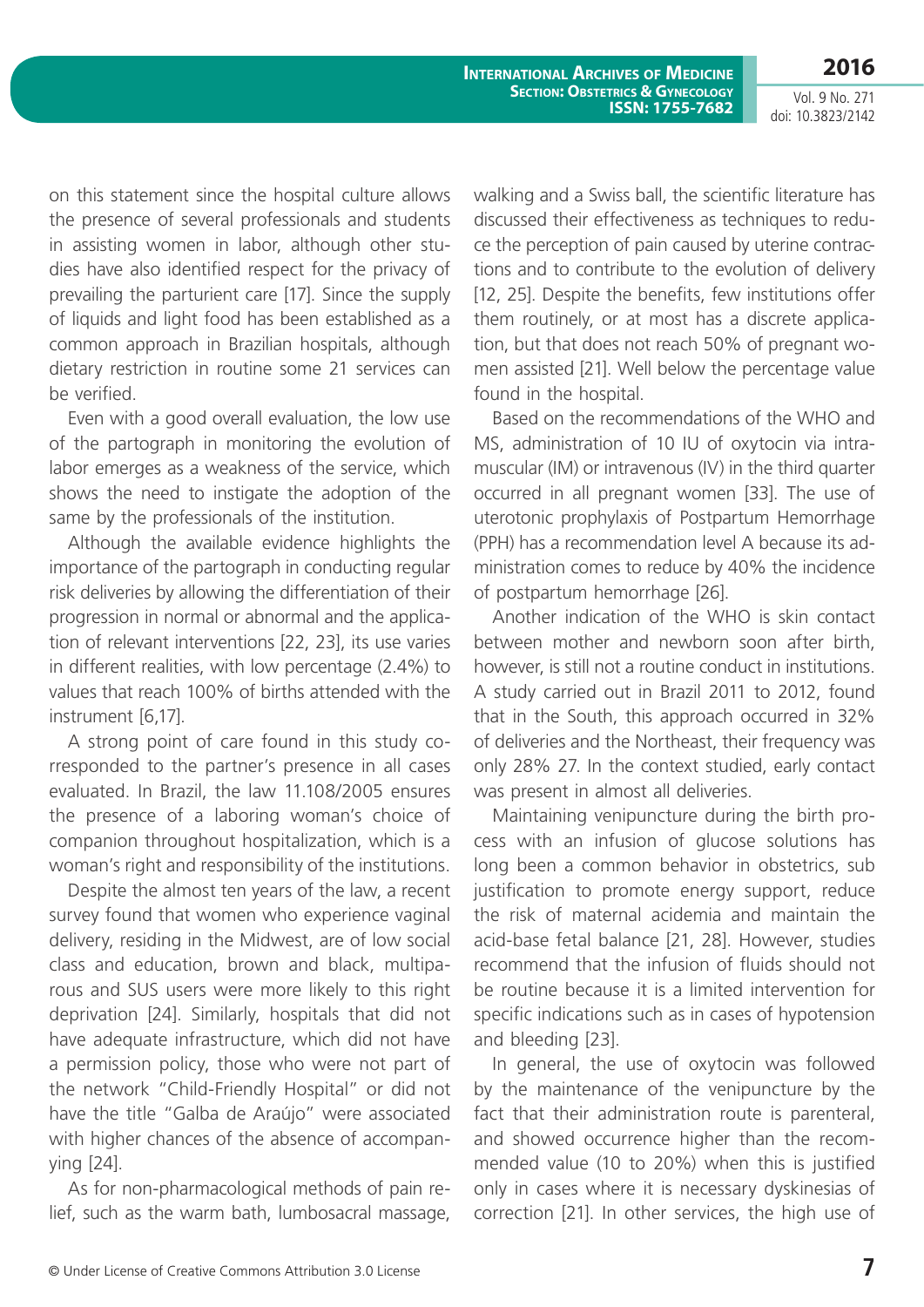**2016**

the drug dominates, despite the North, Northeast and Midwest regions of Brazil were identified as the areas of the country that less administer the drug [5, 21, 29, 17].

Although amniotomy is a procedure performed in various research [6, 29, 21], such a technique had minimal occurrence in UH, denoting its proper use.

The Kristeller maneuver in the expulsive period is one of the most controversial procedures, both in the general population, as scientific as it is still a controversial gimmick by the lack of scientific evidence about its applicability and represent a high level of interference in childbirth [5, 29]. Above all, the main complications associated correspond to maternal health problems such as liver damage, a higher degree lacerations, uterine rupture and neonatal complications such as fractures and brain injuries [29].

As for perineal massage in the expulsive period and episiotomy, evidence suggesting is given that, when they are used without criteria, such procedures are risk factors for disorders of the pelvic diaphragm postpartum [30]. Even the WHO recommendations that episiotomy has an estimated ratio of no more than 10%, it is not uncommon to identify their indiscriminate use, especially in deliveries performed by doctors [5, 12].

Finally, a large national study, entitled "Born in Brazil", carried out from 2011 to 2012, concluded that in the reality of Brazilian hospitals, a very small percentage of low-risk women (8.8%) can have a natural delivery [38]. The same study points out that in countries like Australia and England have values reaching percentages ranging from 15% to 41.8% 31.

Therefore, the results presented here are rare to design the construction of a care model aimed at multi-professional work, reducing interventions, empowerment of women and the empowerment of their autonomy in the process. However, this is not the reality of all Brazilian women.

# **Conclusions**

The quality of delivery care in the hospital under study was considered as adequate, given the satisfactory value of the BI and the frequent use of practices that make up the category to the detriment of practices in categories B, C, and D. It is emphasized that these latter were associated with a worse quality.

There are the presence of variables such as the supply of liquid, multi-tracking, use of oxytocin on the delivery, privacy, the partner's presence, providing information to the laboring woman and companion, empathic support of professionals, adopting not supine positions in delivery, fetal monitoring by intermittent auscultation and skin contact between mother and baby highlighted. In contrast, there was low use of the partograph, intravenous infusion of maintenance, administration of oxytocin and performing vaginal rings repeatedly, especially by more than one professional.

From this perspective, it is necessary to instigate reflection on obstetrical care to encourage the adoption of best practices and to propose the reduction of interventionist conduct, which is still present.

Moreover, the benefits of the study included the preparation of informative banner that was made available for setting the PPP environment. This contains explanations of the BPAPN to promote access to knowledge of women's rights during care delivery. Also, the results will help to improve services to women treated at UH, to instigate reflection and (re) orientation of care provided to pregnant women.

The work offers important evidence for care evaluation and to raise awareness of professionals working there. However, as limitations mentioned, there is convenience sample, since the availability of data that would allow the formulation of sample calculations. Thus, it is suggested that further research using the referenced indicators are promoted in other realities to strengthen the discussion and reflection about the care provided to women and their newborns.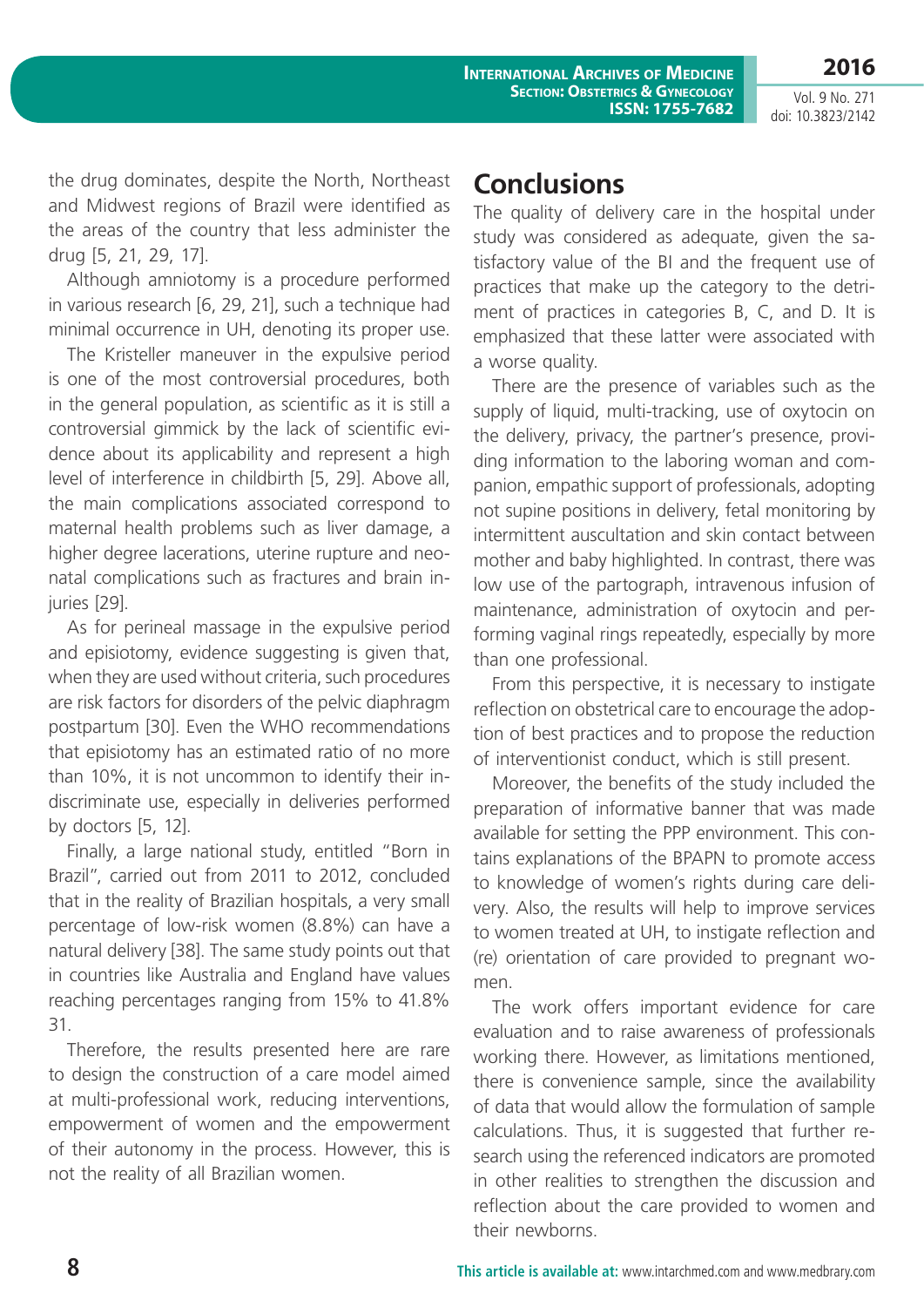#### **Author Statements**

The research followed the recommendations of Resolution 466/12 of the National Health Council (CNS) of Brazilian, with opinion approved by the Research Ethics Committee (CEP), the Faculty of Health Sciences in Trairí (FACIS), RN, Brazil, with number 1,034,398, and CAAE 43945415.4.0000.5568. The research has no funding and competing interests.

### **References**

- **1.** Silveira SC, Camargo B V, Crepaldi M A. Assistência ao parto na maternidade: representações sociais de mulheres assistidas e profissionais de saúde. Psicologia: reflexão e crítica. 2010; 23(1):1-10.
- **2.** Santos RAA, Melo MCP, Cruz DD. Trajetória de humanização do parto no Brasil a partir de uma revisão integrativa de literatura. Caderno de Cultura e Ciência. 2015; 13(2):76-89.
- **3.** Leister N, Riesco MLG. Assistência ao parto: História oral de mulheres que deram à luz nas décadas de 1940 a 1980. Texto Contexto Enferm. 2013; 22(1):166-174.
- **4.** Brasil. Ministério da Saúde. Secretaria de Políticas de Saúde. Área Técnica de Saúde da Mulher. Parto, aborto e puerpério: assistência humanizada à mulher. Brasília (DF): Ministério da Saúde. 2001; 199 p.
- **5.** Giglio MRP, França E, Lamouner JA. Avaliação da qualidade da assistência ao parto normal. RevBrasGinecolObstet. 2011; 33(10):297-304.
- **6.** Silva FMB, Paixão TCR, Oliveira, SMJV, Leite JS, Riesco MLG, Osava RH. Assistência em um centro de parto segundo as recomendações da Organização Mundial de Saúde. 2013; 47(5):1031-1038.
- **7.** Patah LEM. Modelos de assistência ao parto e taxa de cesárea em diferentes países. Revista Saúde Pública. 2011; 45(1):185- 194.
- **8.** Organização Mundial da Saúde. Saúde Materna e Neonatal. Unidade Maternidade Segura, Saúde Reprodutiva e da Família. Assistência ao parto normal: um guia prático. Genebra. 2011.
- **9.** World Health Organization. Principles of perinatal care: the essential antenatal, perinatal, and postpartum care course. Geneva: WHO. 2002.
- **10.** Handady SO, HajarSakin HH, Alawad AAM. An Assessment of Intra Partum Care Provided to Women in Labor at Omdurman Maternity Hospital in Sudan and Their Level of Satisfaction with It. International Journal of Public Health Research. 2015; 3(5):218-222.
- **11.** Porto AMF, Amorim MMR, Souza ASR. Assistência ao primeiro período de trabalho de parto baseada em evidências. Femina. 2010; 38(10):527-537.
- **12.** Pereira ALF, Nagipe SFSA, Lima GPV, Gouveia MSF.. Cuidados e resultados da assistência na sala de relaxamento de uma maternidade pública, Rio de Janeiro, Brasil. Texto Contexto Enferm. 2012; 21(3):566-573.
- **13.** Hatem M, Sandall J, Devane D, Soltani H, Gates S. Midwife-led versus other models of care for childbearing women. In: The Cochrane Library 1. 2010.
- **14.** Braga GC, Clementino STP, Luz PFN, Scavuzzi A, Noronha Neto C, Amorim MM R..Risk factors for episiotomy: a case-control study. Rev Assoc Med Bras. 2014; 60(5):465-472.
- **15.** Francisco AM, Kinjo MH, Bosco CS, Silva RL, Mendes EPB, Oliveira SMJV. Associação entre trauma perineal e dor em primíparas. RevEscEnferm USP. 2014; 48(esp):40-45.
- **16.** Almeida OSC, Gama ER, Bahiana PM. Humanização do parto: atuação dos enfermeiros. Revista Enfermagem Contemporânea. 2015; 4(1):79-90.
- **17.** Lucas MTB, Rocha MJF, Costa KMM, Oliveira GG, Melo JO. Nursing care during labor in a model maternity unit: crosssectional study. Online braz j nurs [internet] 2015; 14 (1):32 40. Available from: [http://www.objnursing.uff. br/index.php/](http://www.objnursing.uff. br/index.php/nursing/article/view/5067) [nursing/article/view/5067](http://www.objnursing.uff. br/index.php/nursing/article/view/5067)
- **18.** Sandin-Böjo AK, Kvist LJ. Care in labor: a Swedish survey using the Bologna score. Birth. 2008; 35(4):321-328.
- **19.** Piantino DG, Filogonio OS, Novo JLVG. Qualificação da assistência ao parto normal em primíparas. Revista da Faculdade de Ciências Médicas de Sorocaba. 2014; 16 (supl). Available from: <http://revistas.pucsp.br/index.php/RFCMS/article/view/21039>
- **20.** Rebello MTMP, Rodrigues Neto JF. A humanização da assistência ao parto na percepção de estudantes de medicina. Revista Brasileira de Educação Médica. 2012; 36(2):188-197.
- **21.** Leal MC, Pereira APE, Domingues RMSM, Theme Filha MM, Dias MAB, Nakamura-Pereira M. Intervenções obstétricas durante o trabalho de parto e parto em mulheres brasileiras de risco habitual. Cad Saúde Pública. 2014; 30(sup):17-32.
- **22.** Hofmeyr GJ. Evidence-based intrapartum care. Best Pract Res Clin Obstet Gynaeco. 2005; l19(1):103-15.
- **23.** ACOG. Committee on Obstetric Practice. Committee opinion. Induction of labor for vaginal birth after caesarean delivery. Obstet Gyneco. 2010; l99(4):679-80.
- **24.** Diniz CSG, D'Orsi E, Domingues RMSM, Torres JA, Dias MAB, Schneck CA et al. Implementação da presença de acompanhantes durante a internação para o parto: dados da pesquisa nacional Nascer no Brasil. Cad Saúde Pública. 2014: 30(supl):140-53.
- **25.** Oliveira LMN, Cruz AGC. A Utilização da Bola Suíça na Promoção do Parto Humanizado. Revista Brasileira de Ciências da Saúde. 2014; 18(2):175-80.